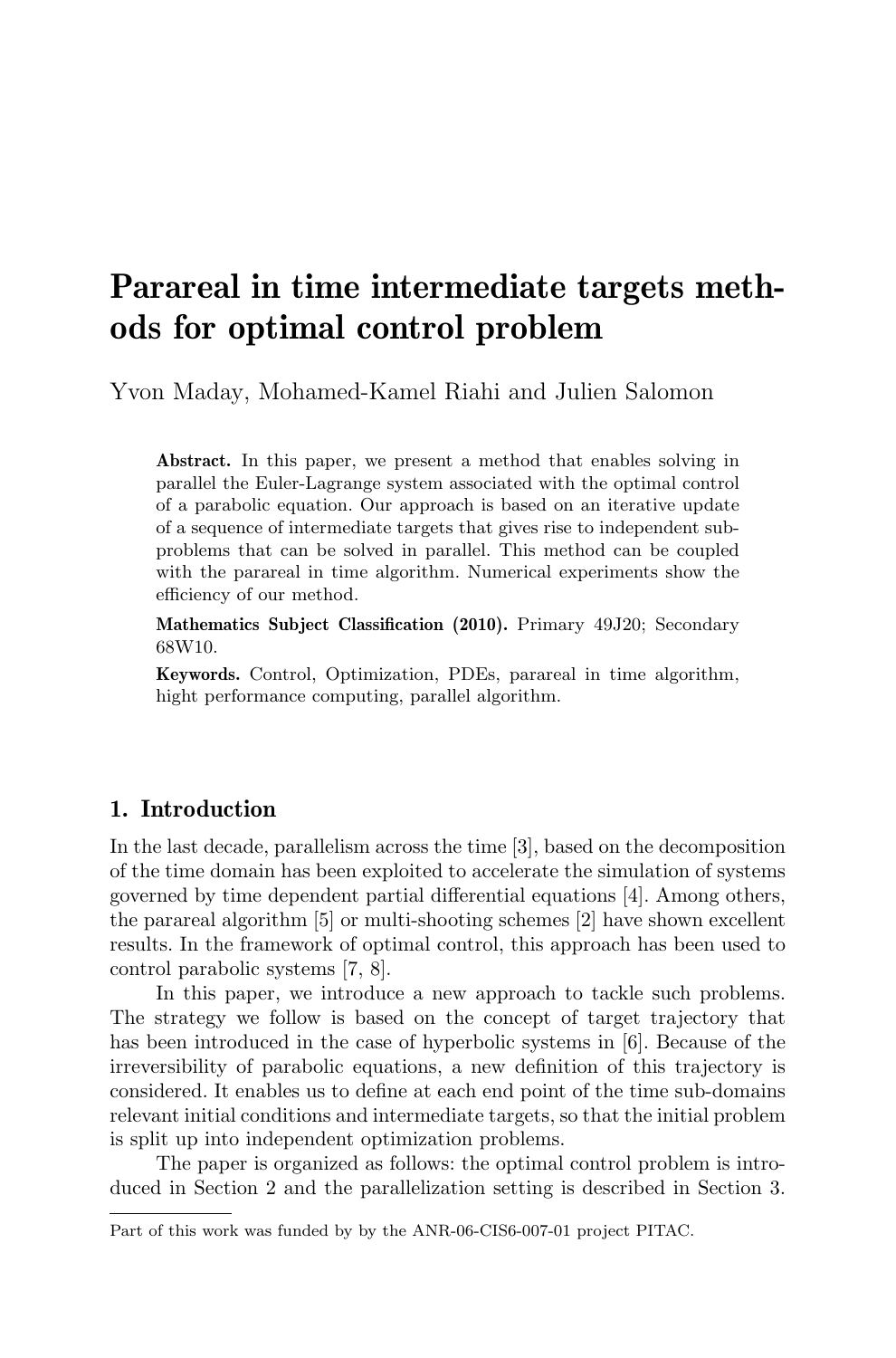The properties of the cost functionals involved in the control problem are studied in Section 4. The general structure of our algorithm is given in Section 5 and its convergences is proven in Section 6. In Section 7, we propose a fully parallelized version of our algorithm. Some numerical tests showing the efficiency of our approach are presented in Section 8.

In the sequel, we consider the optimal control problem associated with the heat equation on a compact set  $\Omega$  and a time interval  $[0, T]$ , with  $T > 0$ . We denote by  $\|\cdot\|_{\Omega}$  the space norm associated with  $L^2(\Omega)$ , and by  $\|\cdot\|_{\Omega_c}$  the  $L^2$ -norm corresponding to a sub-domain  $\Omega_c \subset \Omega$ . Also, we use the notations  $\|.\|_v$  (resp.  $\|.\|_{v_n}$ ) and  $\langle .,.\rangle_v$  (resp.  $\langle .,.\rangle_{v_n}$ ) to represent the norm and the scalar product of the Hilbert space  $L^2(0,T;\Omega_c)$  (resp.  $L^2(I';\Omega_c)$ ), with I' a sub-interval of  $[0, T]$ ). Given a function y defined on the time interval  $[0, T]$ , we denote by  $y_{|I'}$  the restriction of y to I'.

## 2. Optimal control problem

Given  $\alpha > 0$ , consider the optimal control problem defined by:

$$
\min_{v \in L^2([0,T];L^2(\Omega_c))} J(v),
$$

with

$$
J(v) = \frac{1}{2} ||y(T) - y_{target}||_{\Omega}^{2} + \frac{\alpha}{2} \int_{0}^{T} ||v(t)||_{\Omega_{c}}^{2} dt,
$$

where  $y_{target}$  is a given state in  $L^2(\Omega)$ . The state y evolves from  $y_0$  on  $[0, T]$ according to

$$
\partial_t y - \nu \Delta y = \mathcal{B} v.
$$

In this equation,  $\Delta$  denotes the Laplace operator, v is the control term, applied on  $\Omega_c$  and B is the natural injection from  $\Omega_c$  into  $\Omega$ . We assume Dirichlet conditions for y on the boundary of  $\Omega$ .

The corresponding optimality system reads as

$$
\begin{cases}\n\partial_t y - \nu \Delta y = Bv \quad \text{on } [0, T] \times \Omega \\
y(0) = y_0,\n\end{cases} \tag{2.1}
$$

$$
\begin{cases}\n\partial_t p + \nu \Delta p = 0 \quad \text{on } [0, T] \times \Omega \\
p(T) = y(T) - y_{target},\n\end{cases} \tag{2.2}
$$

$$
\alpha v + \mathcal{B}^* p = 0,\tag{2.3}
$$

where  $\mathcal{B}^*$  is the adjoint operator of  $\mathcal{B}$ .

Note that for any  $\alpha > 0$ , the functional J is continuous,  $\alpha$ -convex in  $L^2(\Omega_c)$  and consequently the system  $(2.1-2.3)$  has a unique solution by  $v^*$ . We denote by  $y^*$ ,  $p^*$  the associated state and adjoint state.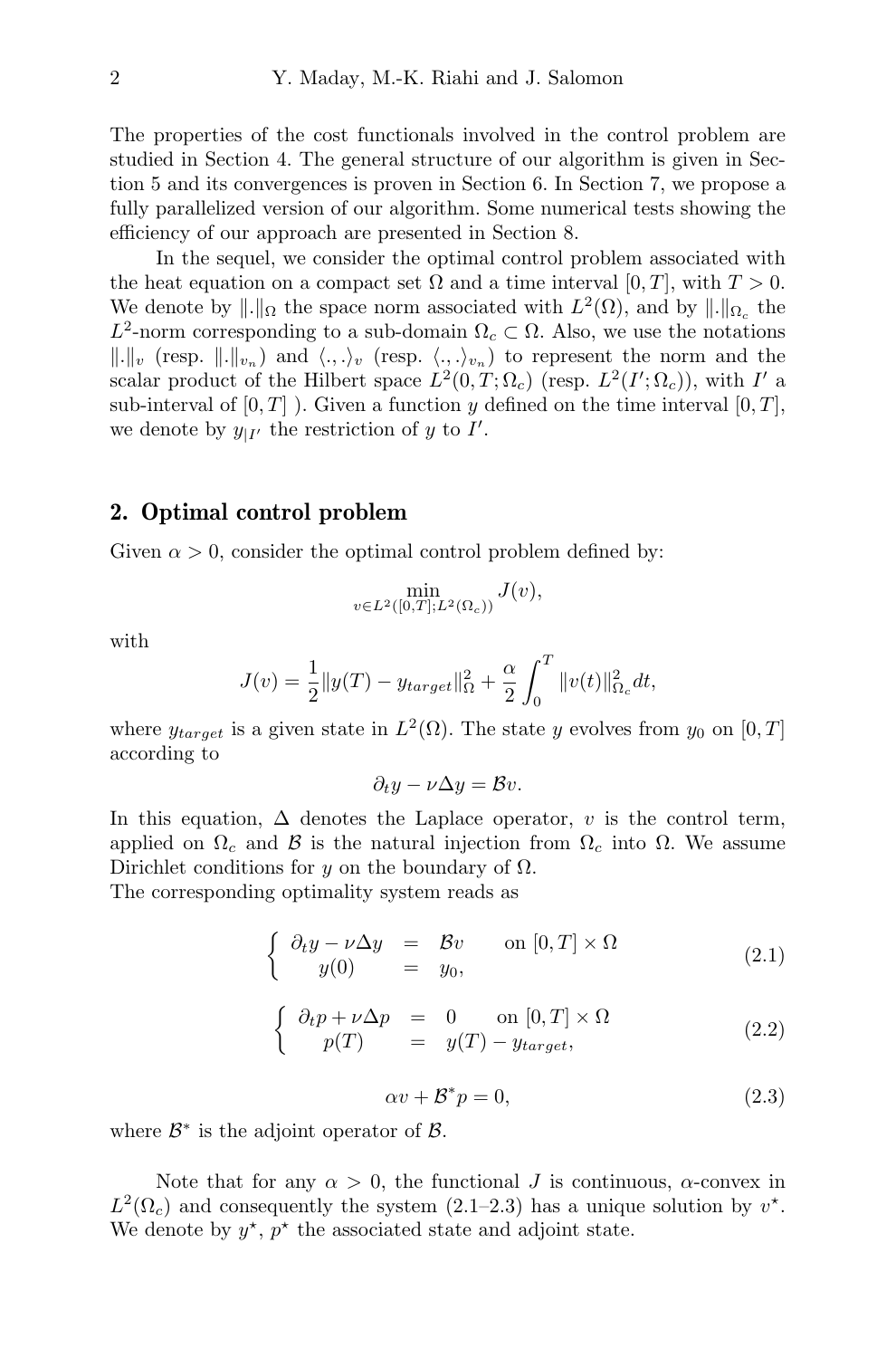## 3. Time parallelization setting

In this section, we describe the relevant setting for a time parallelized resolution of the optimality system.

Consider  $N > 1$  and a subdivision of  $[0, T]$  of the form:

$$
[0,T] = \cup_{n=0}^{N-1} I_n,
$$

with  $I_n = [t_n, t_{n+1}], t_0 = 0 < t_1 < ... < t_{N-1} < t_N = T$ . For the sake on simplicity, we assume here that the subdivision is uniform, i.e. for  $n =$  $0, \ldots, N-1$  we assume that  $t_{n+1} - t_n = T/N$ ; we denote  $\Delta T = T/N$ . Given a control  $v$  and its corresponding state  $y$  and adjoint state  $p$ , we define the target trajectory by:

$$
\chi = y - p \qquad \text{on } [0, T] \times \Omega. \tag{3.1}
$$

The trajectory  $\chi$  is not governed by a partial differential equation, but reaches  $\chi(T) = y_{target}$  at time T from  $(2.2<sub>b</sub>)$ , hence its denomination.

For  $n = 0, \ldots, N - 1$ , consider the sub-problems

$$
\min_{v_n \in L^2(I_n; L^2(\Omega_c))} J_n(v_n),\tag{3.2}
$$

with

$$
J_n(v_n) = \frac{1}{2} ||y_n(t_{n+1}) - \chi(t_{n+1})||_{\Omega}^2 + \frac{\alpha}{2} \int_{I_n} ||v_n(t)||_{\Omega_c}^2 dt,
$$
 (3.3)

where the function  $y_n$  is defined by

$$
\begin{cases}\n\partial_t y_n - \nu \Delta y_n &= \mathcal{B} v_n \quad \text{on } I_n \times \Omega \\
y_n(t_n) &= y(t_n).\n\end{cases} \tag{3.4}
$$

Recall that this optimal control problem is parameterized by  $v$  (and  $y$  and p) through the local target  $\chi(t_{n+1})$ , we note that this sub-problem has the same structure as the original one, and is also strictly convex. The optimality system associated with this optimization problem is given by (3.4) and the equations

$$
\begin{cases}\n\partial_t p_n + \nu \Delta p_n = 0 \quad \text{on } I_n \times \Omega \\
p_n(t_{n+1}) = y(t_{n+1}) - \chi(t_{n+1}),\n\end{cases} \tag{3.5}
$$

$$
\alpha v_n + \mathcal{B}^* p_n = 0,\tag{3.6}
$$

we denote by  $v_n^*$  its solution.

## 4. Some properties of J and  $J_n$

The introduction of the target trajectory in the last section is motivated by the following result.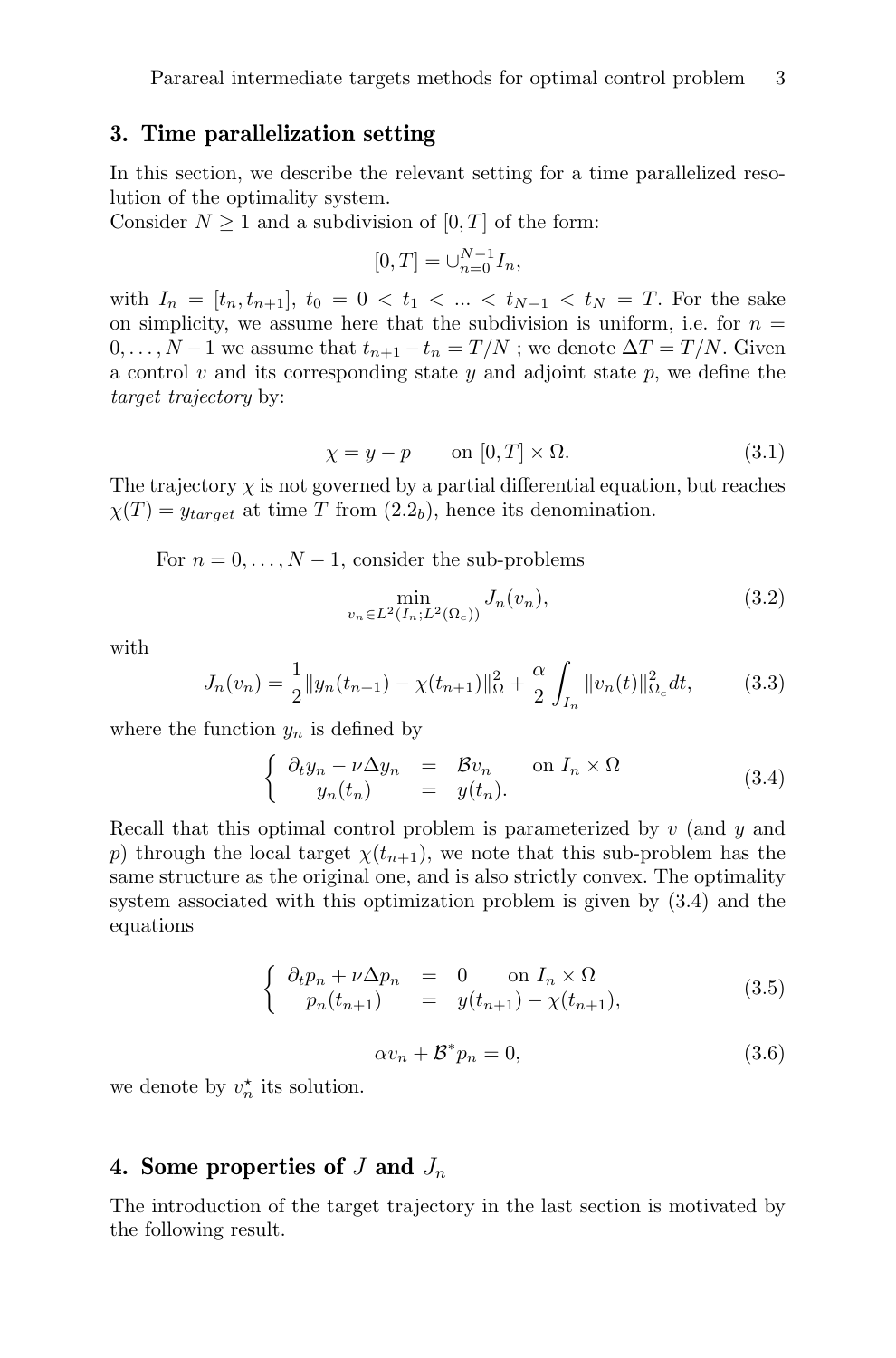**Lemma 1.** Denote by  $\chi^*$  the target trajectory defined by (3.1) with  $y = y^*$  and  $p = p^*$  and by  $y_n^*, p_n^*, v_n^*$  the solutions of (3.4-3.6) with  $y = y^*$  and  $\chi = \chi^*$ . One has:

$$
v_n^* = v_{|I_n}^*.
$$

*Proof.* Thanks to the uniqueness of the solution of the sub-problem, it is enough to show that  $v_{|I_n}^*$  satisfies the optimality system (3.4–3.6).

First, note that  $y_{|I_n}^{\star}$  obviously satisfies (3.4) with  $v_n = v_{|I_n}^{\star}$ . It directly follows from the definition of  $\chi^*$  (see (3.1)), that:

$$
p^*(t_{n+1}) = y^*(t_{n+1}) - \chi^*(t_{n+1}),
$$

so that  $p_{|I_n}^*$  satisfies (3.5). Finally, Equation (3.6) is a consequence of (2.3). The result follows.

Let  $HJ$  denote the hessian operator associated with  $J$ ; there exists a strong connection between the hessian operators  $HJ$  and  $HJ_n$  of J and  $J_n$ , as indicated in the next lemma.

**Lemma 2.** The hessian operator  $HJ_n$  coincides with the restriction of HJ to controls whose time supports are included in  $[t_{N-1}, T]$ .

*Proof.* First note that  $J$  is quadratic so that  $HJ$  is a constant operator. Given an increase  $\delta v \in L^2([0,T];L^2(\Omega_c))$ , we have:

$$
\langle HJ(\delta v), \delta v \rangle_v = \|\delta y(T)\|_{\Omega}^2 + \alpha \int_0^T \|\delta v(t)\|_{\Omega_c}^2 dt,
$$

where  $\delta y$  is the solution of

$$
\begin{cases}\n\partial_t \delta y - \nu \Delta \delta y = \mathcal{B} \delta v & \text{on } [0, T] \times \Omega \\
\delta y(0) = 0.\n\end{cases} \tag{4.1}
$$

Given  $1 \le n \le N$ , consider now an increase  $\delta v_n \in L^2(I_n; L^2(\Omega_c))$ . One finds in the same way that:

$$
\langle HJ_n(\delta v_n), \delta v_n \rangle_{v_n} = \|\delta y_n(t_{n+1})\|_{\Omega}^2 + \alpha \int_{t_n}^{t_{n+1}} \|\delta v_n(t)\|_{\Omega_c}^2 dt,
$$

where  $\delta y_n$  is the solution of

$$
\begin{cases}\n\partial_t \delta y_n - \nu \Delta \delta y_n = \mathcal{B} \delta v_n \quad \text{on } [t_n, t_{n+1}] \times \Omega \\
\delta y_n(t_n) = 0.\n\end{cases} \tag{4.2}
$$

Suppose now that  $\delta v = 0$  on  $[0, t_{N-1}]$ , it is a simple matter to check that  $\delta y \equiv 0$  over  $[0, t_{N-1}]$ . The restriction of  $\delta y$  on the interval  $[t_{N-1}, T]$  thus satisfies  $\delta y(t_{N-1}) = 0$  and is consequently (up to a time translation) the solution of  $(4.2)$ .

We end this section with an estimate on these hessian operators.

**Lemma 3.** Given  $\delta v \in L^2([0,T];L^2(\Omega_c))$ , one has:

$$
\alpha \int_0^T \|\delta v(t)\|_{\Omega_c}^2 dt \le \langle HJ(\delta v), \delta v \rangle_v \le \beta \int_0^T \|\delta v(t)\|_{\Omega_c}^2 dt, \tag{4.3}
$$

where  $\beta = \alpha + C/\sqrt{2}$ , with C the Poincaré's constant associated with  $L^2(\Omega)$ .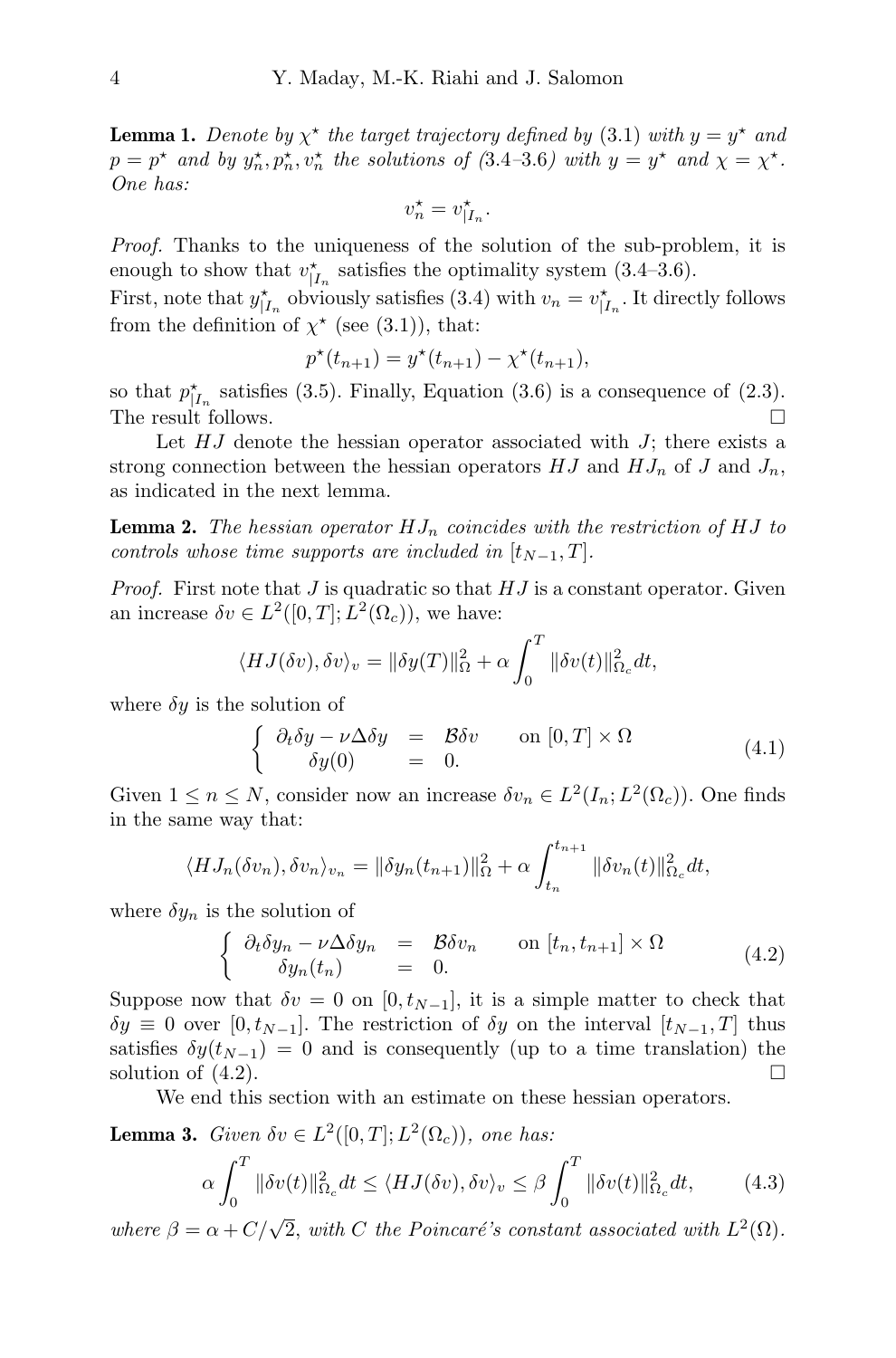The proof of this result is standard and given in Appendix for the sake of completeness. Because of Lemma 2, the hessian operator  $HJ_n$  also satisfies  $(4.3)$ .

# 5. Algorithm

We are now in a position to propose a time parallelized procedure to solve (2.1–2.3). In what follows we describe the principal steps of a parallel algorithm named "sitpoc" ( serial intermediate targets for parallel optimal control).

Algorithm 4 (SITPOC). Consider an initial control  $v^0$  and suppose that, at step k one knows  $v^k$ . The computation of  $v^{k+1}$  is achieved as follows:

- I. Compute  $y^k$ ,  $p^k$  and the associated target trajectory  $\chi^k$  according to  $(2.1)$ ,  $(2.2)$  and  $(3.1)$  respectively.
- II. Solve approximately the N sub-problems  $(3.2)$  in parallel. For  $n =$  $0, \ldots, N-1$ , denote by  $\tilde{v}_n^{k+1}$  the corresponding solutions and by  $\tilde{v}^{k+1}$ the concatenation of  $(\tilde{v}_n^{k+1})_{n=0,\ldots,N-1}$ .
- III. Define  $v^{k+1}$  by  $v^{k+1} = (1 \theta^k)v^k + \theta^k \tilde{v}^{k+1}$ , where  $\theta^k$  is defined to minimize  $J((1 - \theta^k)v^k + \theta^k \tilde{v}^{k+1}).$

Note that we do not explain in detail here the optimization step (Step II) and rather present a general structure of our algorithm. Because of the strictly convex setting, some steps of, e.g., a gradient method or a small number of conjugate gradient method step can be used.

## 6. Convergence

The convergence of Algorithm 4 can be guaranteed under some assumptions. In what follows, we denote by  $\nabla J$  the gradient of J.

**Theorem 6.1.** Suppose that the sequence  $(v^k)_{k \in \mathbb{N}}$  defined in Algorithm 4 satisfies, for all  $k \geq 0$ :

$$
J(v^k) \neq J(v^\infty),\tag{6.1}
$$

$$
\langle \nabla J(v^k), v^{k+1} - v^k \rangle_v \le 0,
$$
\n(6.2)

and

$$
\|\nabla J(v^k)\|_v \le \eta \|v^{k+1} - v^k\|_v,\tag{6.3}
$$

for a given  $\eta > 0$ . Then  $(v^k)_{k \in \mathbb{N}}$  converges linearly with a rate  $(1 - \frac{2\alpha^2}{\eta^2}) \in$  $[0, 1)$  to the solution of  $(2.1-2.3)$ 

Note that in the case (6.1) is not satisfied, there exists  $k_0 \in \mathbb{N}$  such that  $v^{k_0} = v^{\infty}$  and the optimum is reached in a finite number of steps.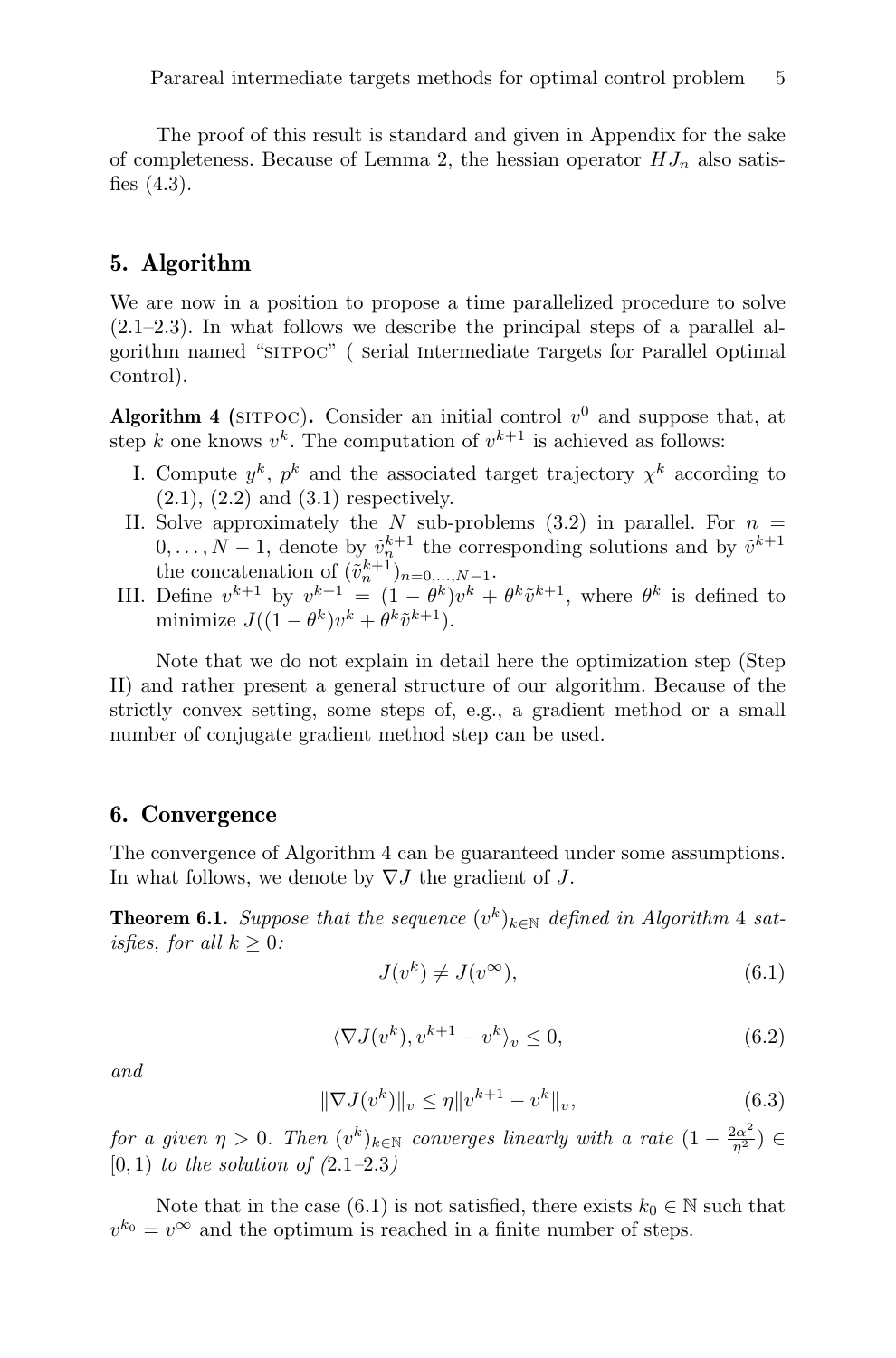Proof. Define the shifted functional

$$
\widetilde{J}(v) = J(v) - J(v^*),
$$

and note that because of the definition of  $v^*$ , one has

$$
\widetilde{J}(v) = \frac{1}{2} \langle HJ(v - v^{\star}), v - v^{\star} \rangle_v \le \frac{\beta}{2} ||v - v^{\star}||_v^2.
$$
\n(6.4)

Since *J* is quadratic, for any  $v \in L^2(\Omega_c)$ 

$$
\nabla J(v) = HJ(v - v^*),
$$

and consequently

$$
\langle \nabla J(v), v - v^{\star} \rangle_v = \langle HJ(v - v^{\star}), v - v^{\star} \rangle_v \ge \alpha ||v - v^{\star}||_v^2,
$$

so that

$$
||v - v^*||_v \le \frac{1}{\alpha} ||\nabla J(v)||_v.
$$
 (6.5)

Combining  $(6.4)$  and  $(6.5)$ , one gets

$$
\forall v \in L^{2}(\Omega_{c}), \qquad \sqrt{\widetilde{J}(v)} \leq \gamma \|\nabla J(v)\|_{v}, \tag{6.6}
$$

with  $\gamma = \frac{1}{2\sqrt{\alpha}}$ .

On the other hand, the variations in the functional between two iterations of our algorithm reads as

$$
J(v^{k}) - J(v^{k+1}) = \langle \nabla J(v^{k}), v^{k} - v^{k+1} \rangle_{v} + \frac{1}{2} \langle HJ(v^{k} - v^{k+1}), v^{k} - v^{k+1} \rangle_{v}
$$
  
\n
$$
\geq \langle \nabla J(v^{k}), v^{k} - v^{k+1} \rangle_{v} + \frac{\alpha}{2} ||v^{k} - v^{k+1}||_{v}^{2}.
$$

Combining this last inequality with (6.2), one finds that :

$$
J(v^k) - J(v^{k+1}) \ge \frac{\alpha}{2} \|v^k - v^{k+1}\|_v^2.
$$
 (6.7)

Since  $\tilde{J}(v^k) - \tilde{J}(v^{k+1}) = J(v^k) - J(v^{k+1}) \ge 0$ , we have:

$$
\sqrt{\widetilde{J}(v^k)} - \sqrt{\widetilde{J}(v^{k+1})} \geq \frac{1}{2\sqrt{\widetilde{J}(v^k)}} \left( J(v^k) - J(v^{k+1}) \right)
$$

$$
\geq \frac{\alpha}{4\sqrt{\widetilde{J}(v^k)}} \|v^k - v^{k+1}\|_v^2 \tag{6.8}
$$

$$
\geq \frac{\alpha}{4\gamma \|\nabla J(v)\|_{v}} \|v^{k} - v^{k+1}\|_{v}^{2} \tag{6.9}
$$

$$
\geq \frac{\alpha}{4\gamma\eta\|v^k - v^{k+1}\|v\|v^k - v^{k+1}\|v\|v} \quad (6.10)
$$

$$
\geq c \|v^k - v^{k+1}\|_v,\tag{6.11}
$$

where  $c = \frac{\alpha}{2\gamma\eta} = \frac{\alpha^{\frac{3}{2}}}{\eta}$ . Indeed (6.8) follows from (6.7), (6.9) from (6.6) and (6.10) from (6.3). It follows from the monotonic convergence of  $\sqrt{\tilde{J}}(v^k)$  that the sequence  $v^k$  is Cauchy, thus its convergence.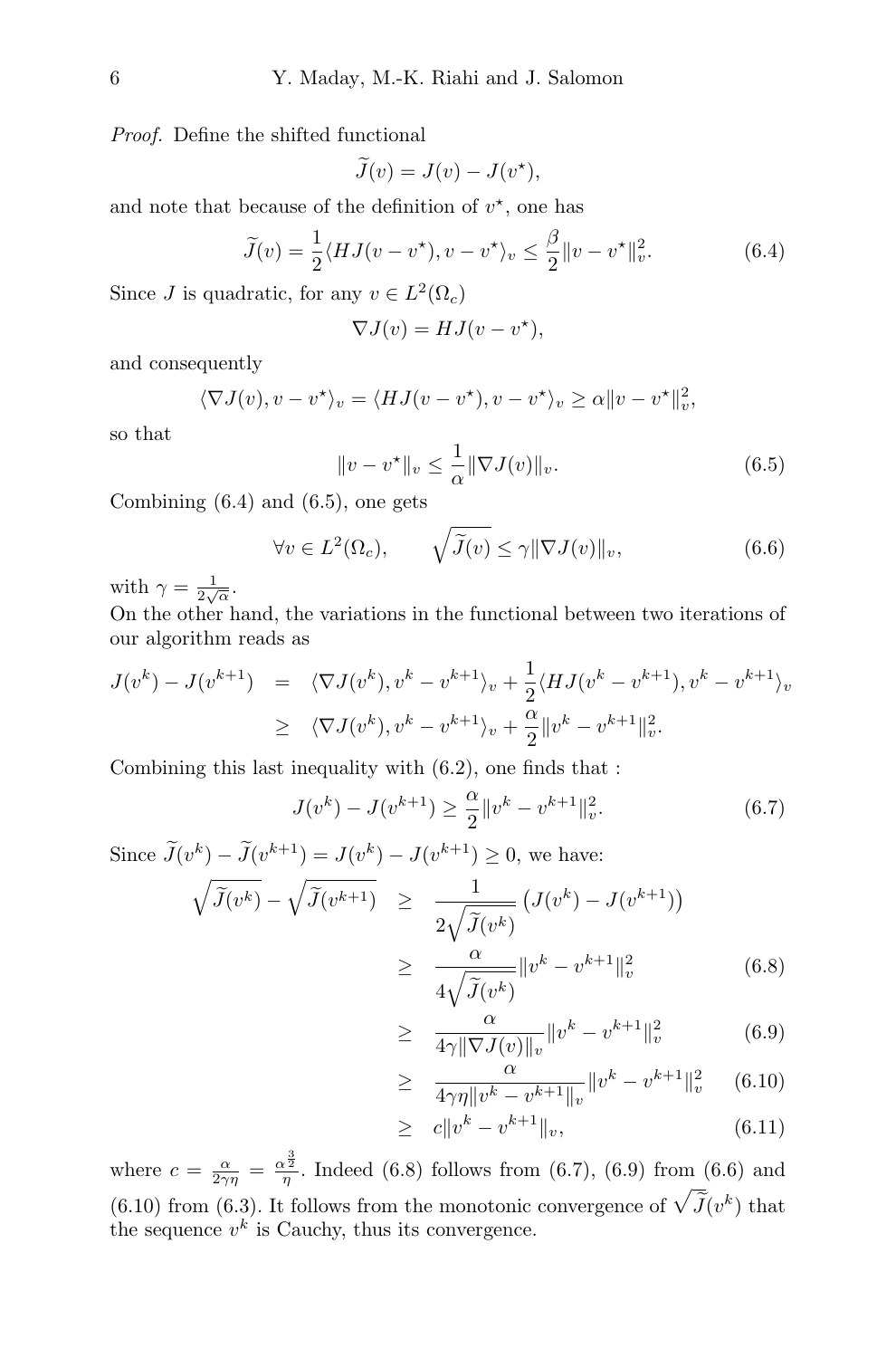Let us now study the convergence rate. Define  $r^k = \sum_{\ell=k}^{+\infty} ||v^{\ell+1} - v^{\ell}||_v$ . Summing (6.11) between k and  $+\infty$ , we obtain:

$$
\sqrt{\widetilde{J}(v^k)} \geq cr^k.
$$

Using again  $(6.6)$  and  $(6.3)$ , one finds that:

$$
\eta \gamma (r^k - r^{k+1}) \ge cr^k. \tag{6.12}
$$

Note that this inequality implies that  $1 - \frac{c}{\eta \gamma} \ge 0$ . Define  $C := \frac{2\alpha^2}{\eta^2} = \frac{c}{\eta \gamma}$ , we have  $0 < C \leq 1$ . Because of (6.12):

$$
(1 - C)^{-k} r^k \ge (1 - C)^{-(k+1)} r^{k+1},
$$

and the result follows.  $\hfill \square$ 

We now give an example where hypothesis  $(6.2–6.3)$  are satisfied. Corollary 6.2. Assume that Step II of Algorithm 4 is achieved using only one step of a locally optimal step gradient method and that at step  $k$ , the algorithm is initialized with  $v_n^k := v_{|I_n}^k$ , then (6.2–6.3) are satisfied hence the algorithm converges to the solution of  $(2.1-2.3)$ .

Proof. Because of the assumptions, the optimization step (Step. II) reads:

$$
\tilde{v}_n^{k+1} = v_n^k - \rho_n^k \nabla J_n(v_n^k).
$$

Since the functionals  $J_n$  are quadratic, one has:

$$
\rho_n^k = \frac{\|\nabla J_n(v_n^k)\|_{v_n}^2}{\langle HJ_n(\nabla J_n(v_n^k)), \nabla J_n(v_n^k)\rangle_{v_n}},
$$

A first consequence of these equalities is that:

$$
\langle \nabla J_n(v_n^k), \tilde{v}_n^{k+1} - v_n^k \rangle_{v_n} = -\rho_n^k \|\nabla J_n(v_n^k)\|_{v_n}^2 \le 0.
$$
 (6.13)

Moreover Lemmas 2 and 3 imply:

$$
\frac{1}{\beta} \le \rho_n^k \le \frac{1}{\alpha}.\tag{6.14}
$$

One can also obtain similar estimates of  $\theta^k$ . In this view, note first that since the only iteration which is considered uses as directions of descent  $\nabla J_n(v_n^k)$  $\nabla J(v^k)|_{I_n}$ . Then:

$$
\theta^{k} = -\frac{\langle \nabla J(v^{k}), \tilde{v}^{k+1} - v^{k} \rangle_{v}}{\langle HJ(\tilde{v}^{k+1} - v^{k}), \tilde{v}^{k+1} - v^{k} \rangle_{v}},
$$
  
= 
$$
-\frac{1}{\langle HJ(\tilde{v}^{k+1} - v^{k}), \tilde{v}^{k+1} - v^{k} \rangle_{v}} \sum_{n=1}^{N} \frac{1}{\rho_{n}^{k}} ||\tilde{v}_{n}^{k+1} - v_{n}^{k}||_{v_{n}}^{2}.
$$

Using (6.14), one deduces:

$$
\frac{\alpha}{\beta} \le \theta^k \le \frac{\beta}{\alpha}.\tag{6.15}
$$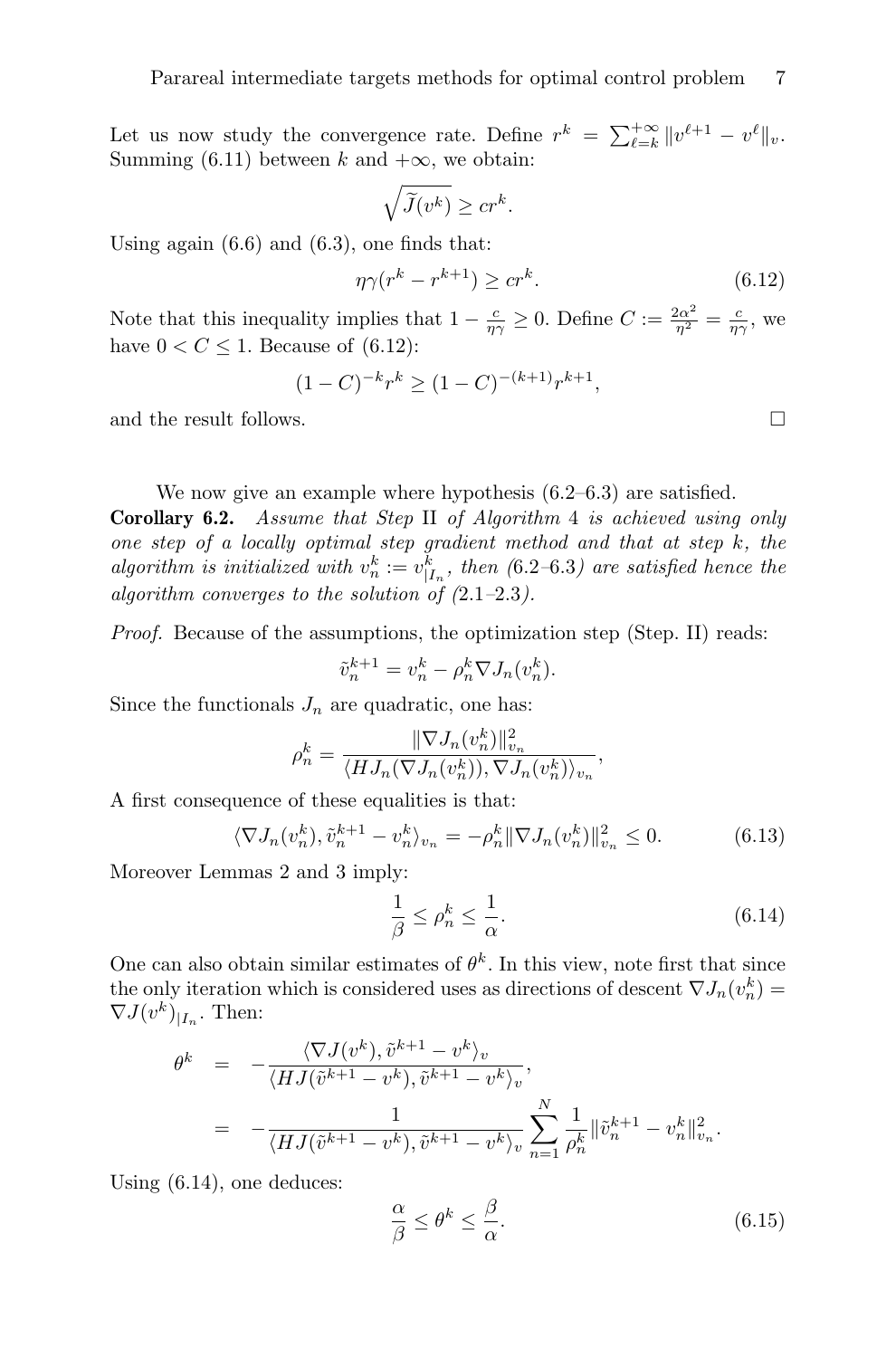This preliminary results will now be used to prove the theorem. The proof of  $(6.2)$ , follows from  $(6.13)$ :

$$
\langle \nabla J(v^k), v^{k+1} - v^k \rangle_v = \theta^k \langle \nabla J(v^k), \tilde{v}^{k+1} - v^k \rangle_v,
$$
  

$$
= \theta^k \sum_{n=1}^N \langle \nabla J_n(v_n^k), \tilde{v}_n^{k+1} - v_n^k \rangle_{v_n} \le 0.
$$

This last estimate is a consequence of  $(6.13)$ . It remains to prove  $(6.3)$ . We have:

$$
||v^{k+1} - v^k||_v = \theta^k ||\tilde{v}^{k+1} - v^k||_v
$$
  

$$
= \theta^k \sqrt{\sum_{n=1}^N ||\tilde{v}_n^{k+1} - v_n^k||_{v_n}^2}
$$
  

$$
= \theta^k \sqrt{\sum_{n=1}^N (\rho_n^k)^2 ||\nabla J_n(v_n^k)||_{v_n}^2}
$$
  

$$
\leq \frac{\alpha}{\beta} \sqrt{\sum_{n=1}^N \frac{1}{\beta^2} ||\nabla J_n(v_n^k)||_{v_n}^2}
$$
  

$$
= \frac{\alpha}{\beta^2} ||\nabla J(v^k)||_v,
$$

and the result follows.

# 7. Parareal acceleration

The method we have presented with algorithm 4 requires in Step I two sequential resolutions of the evolution Equation (2.1) on the whole interval  $[0, T]$ , which does not fit with the parallel setting. In this section, we make use of the parareal algorithm to parallelize the corresponding computations.

#### 7.1. Setting

Let us first recall the main features of the parareal algorithm. We consider the example of Equation (2.1). In order to solve in parallel an evolution equation, for the parareal scheme [4] we introduce intermediate initial conditions at times  $(t_n)_{n=0,\ldots,N-1}$  that are updated iteratively. Suppose that these values  $(\lambda_n^k)$  are known at step k. Denote by  $\mathcal{G}_n(\lambda_n)$  and  $\mathcal{F}_n(\lambda_n)$  coarse and fine solutions of (3.4) at time  $t_{n+1}$  with  $\lambda_n$  as initial value. The update is done according to the following iteration:

$$
\lambda_{n+1}^{k+1} = \mathcal{G}_n(\lambda_n^{k+1}) + \mathcal{F}_n(\lambda_n^k) - \mathcal{G}_n(\lambda_n^k).
$$

We use this procedure in Step I of Algorithm 4. The idea we follow consists in merging the two procedures, i.e. doing one parareal iteration at each iteration of our algorithm.

 $\Box$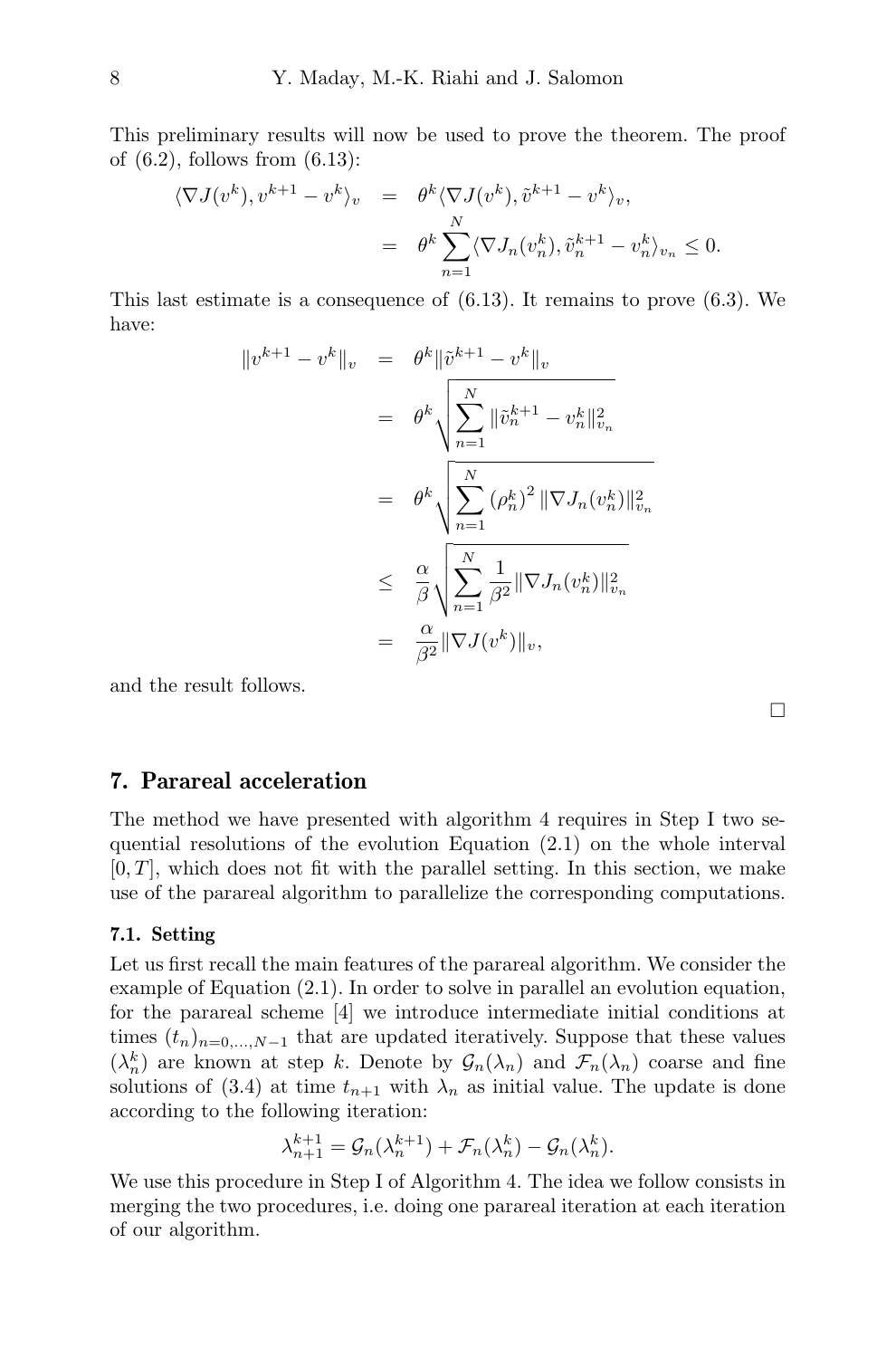#### 7.2. Algorithm

We now give details on the resulting procedure. Since the evolution equations depend on the control, we replace the notations  $\mathcal{G}_n(\lambda_n)$  and  $\mathcal{F}_n(\lambda_n)$  by  $\mathcal{G}_n(\lambda_n, v_n)$  and  $\mathcal{F}_n(\lambda_n, v_n)$  respectively. As we need backward solvers to compute p, see (2.2), we also introduce  $\widetilde{\mathcal{G}}_n(\mu_{n+1})$  and  $\widetilde{\mathcal{F}}_n(\mu_{n+1})$  to denote coarse and fine solutions of (3.5) at time  $t_n$  with  $\mu_{n+1}$  as "initial" value (given at time  $t_{n+1}$ ). Note that these bakward solvers  $\mathcal{F}_n$  (resp:  $\mathcal{G}_n$ ) do not depend on the control.

We describe in the following the principal steps of an enhanced version of the sitpoc algorithm which we give the name "pitpoc" as parareal Intermediate Targets for Optimal Control.

Algorithm 5 (PITPOC). Denote by  $v_n^k = v_{|I_n}^k$ . Consider a control  $(v_n^0)_{n=0,\ldots,N-1}$ , initial values  $(\lambda_n^0)_{n=0,\dots,N}$  (through forward scheme  $\lambda_{n+1}^0 = \mathcal{G}_n(\lambda_n^0, v_n^0)$ ), final values  $(\mu_n^0)_{n=1,\dots,N}$  (through backward scheme  $\mu_n^0 = \mathcal{G}_n(\mu_{n+1}^0)$ ). Suppose that, at step k one knows  $v^k$ ,  $(\lambda_n^k)_{n=0,\dots,N}$  and  $(\mu_n^k)_{n=1,\dots,N}$ . The computation of  $v^{k+1}$ ,  $(\lambda_n^{k+1})_{n=0,\dots,N}$  and  $(\mu_n^{k+1})_{n=1,\dots,N}$  is achieved as follows:

I. Build the target trajectory  $(\chi_n^k)_{n=1,\dots,N}$  according to a definition similar to (3.1):

$$
\chi_n^k = \lambda_n^k - \mu_n^k.
$$

- II. Solve approximately the N sub-problems  $(3.2)$  in parallel. For  $n =$  $0, \ldots, N-1$ , denote by  $\tilde{v}_n^{k+1}$  the corresponding solutions.
- III. Define  $\tilde{v}^{k+1}$  as the concatenation of the sequence  $(\tilde{v}_n^{k+1})_{n=0,\dots,N-1}$ . IV. Compute  $(\tilde{\lambda}_n^{k+1})_{n=0,...,N}, (\mu_n^{k+1})_{n=1,...,N}$  by:

$$
\tilde{\lambda}_{n+1}^{k+1} = \mathcal{G}_n(\tilde{\lambda}_n^{k+1}, \tilde{v}_n^{k+1}) + \mathcal{F}_n(\lambda_n^k, \tilde{v}_n^{k+1}) - \mathcal{G}_n(\lambda_n^k, v_n^k),
$$
  

$$
\mu_n^{k+1} = \tilde{\mathcal{G}}_n(\mu_{n+1}^{k+1}) + \tilde{\mathcal{F}}_n(\mu_{n+1}^k) - \tilde{\mathcal{G}}_n(\mu_{n+1}^k),
$$

V. Define  $v^{k+1}$  and  $(\lambda_n^{k+1})_{n=0,\ldots,N}$ 

$$
\begin{array}{rcl} v^{k+1} & = & (1-\theta^k)v^k + \theta^k\tilde v^{k+1},\\ \lambda_n^{k+1} & = & (1-\theta^k)\lambda_n^k + \theta^k\tilde \lambda_n^{k+1} \end{array}
$$

where  $\theta^k$  is defined to minimize

$$
\frac{1}{2} \|(1-\theta^k)\lambda_N^k + \theta^k \tilde{\lambda}_N^{k+1} - y_{target}\|_{\Omega}^2 + \frac{\alpha}{2} \int_0^T \|(1-\theta^k)v^k(t) + \theta^k \tilde{v}^{k+1}(t)\|_{\Omega_c}^2 dt.
$$
  
 
$$
M - k + 1
$$
 and return to I

VI.  $k = k + 1$  and return to I.

## 8. Numerical Results

In this section, we test the efficiency of our method and show how robust the approach is. We consider two independent parts describing numerical results of the selected algorithm.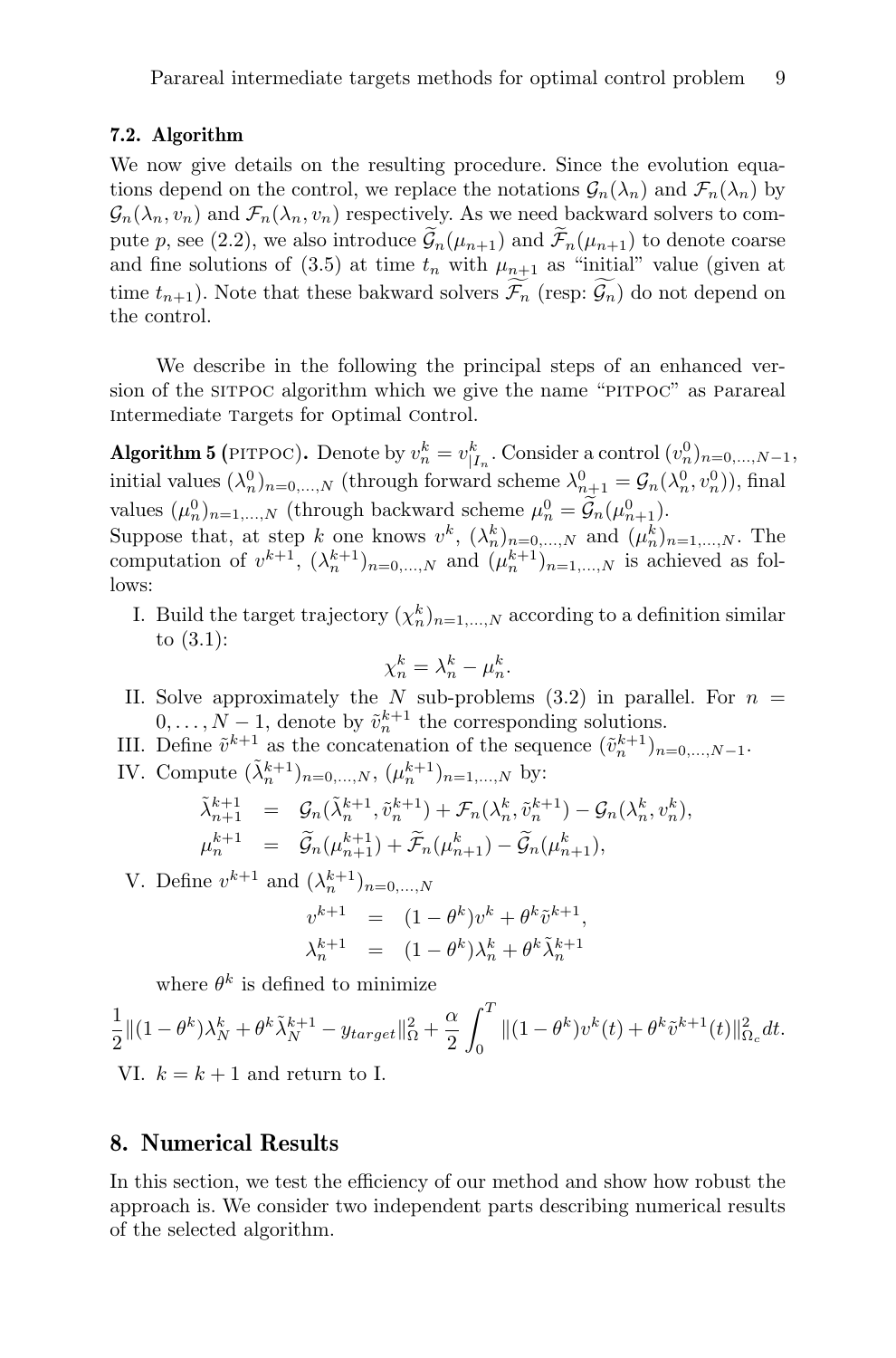#### 8.1. Setting

We consider a 2D example, where  $\Omega = [0,1] \times [0,1]$  and  $\Omega_c = [\frac{1}{3}, \frac{2}{3}] \times [\frac{1}{3}, \frac{2}{3}]$ . The parameters related to our control problem are  $T = 6.4$ ,  $\alpha = 10^{-2}$  and  $\nu = 10^{-2}$ . The time interval is discretized using a uniform step  $\delta t = 10^{-2}$ , and an Implicit-Euler solver is used to approximate the solution of Equations (2.1–2.2). For the space discretization, we use  $\mathbb{P}_1$  finite elements. Our implementation makes use of the freeware FreeFem [9] and the parallelization is achieved thanks to the Message Passing Interface library. The independent optimization procedures required in Step II are simply carried out using one step of an optimal gradient method.

## 8.2. Influence of the number of sub-intervals

In this section, Step II of Algorithm 4 and Algorithm 5 are achieved by using one step of an optimal step gradient method. We first test our algorithm by varying the number of sub-intervals. The evolution of the cost functional values are plotted with respect to the number of iteration (Figure 1), the number of matrix multiplication (Figure 2) and the number of wall-clock time of computation (Figure 3). We first note that Algorithm 4 actually acts as



FIGURE 1. Decaying cost functional values according to the iterations count with respect to sitrational electron (left) and pirpoc algorithm (right).

a preconditioner, since it improves the convergence rate of the optimization process. The introduceion of the intermediates targets allows to accelerate the decrease of the functional values, as shown in Figure 2 (left). Note that this property holds mostly for small numbers of sub-intervals, and disapears when dealing with large subdivisions. This feature is lost when considering Algorithm 5, whose convergence does not significantly depend on the number of sub-intervals that is considered, see Figure 2 (right).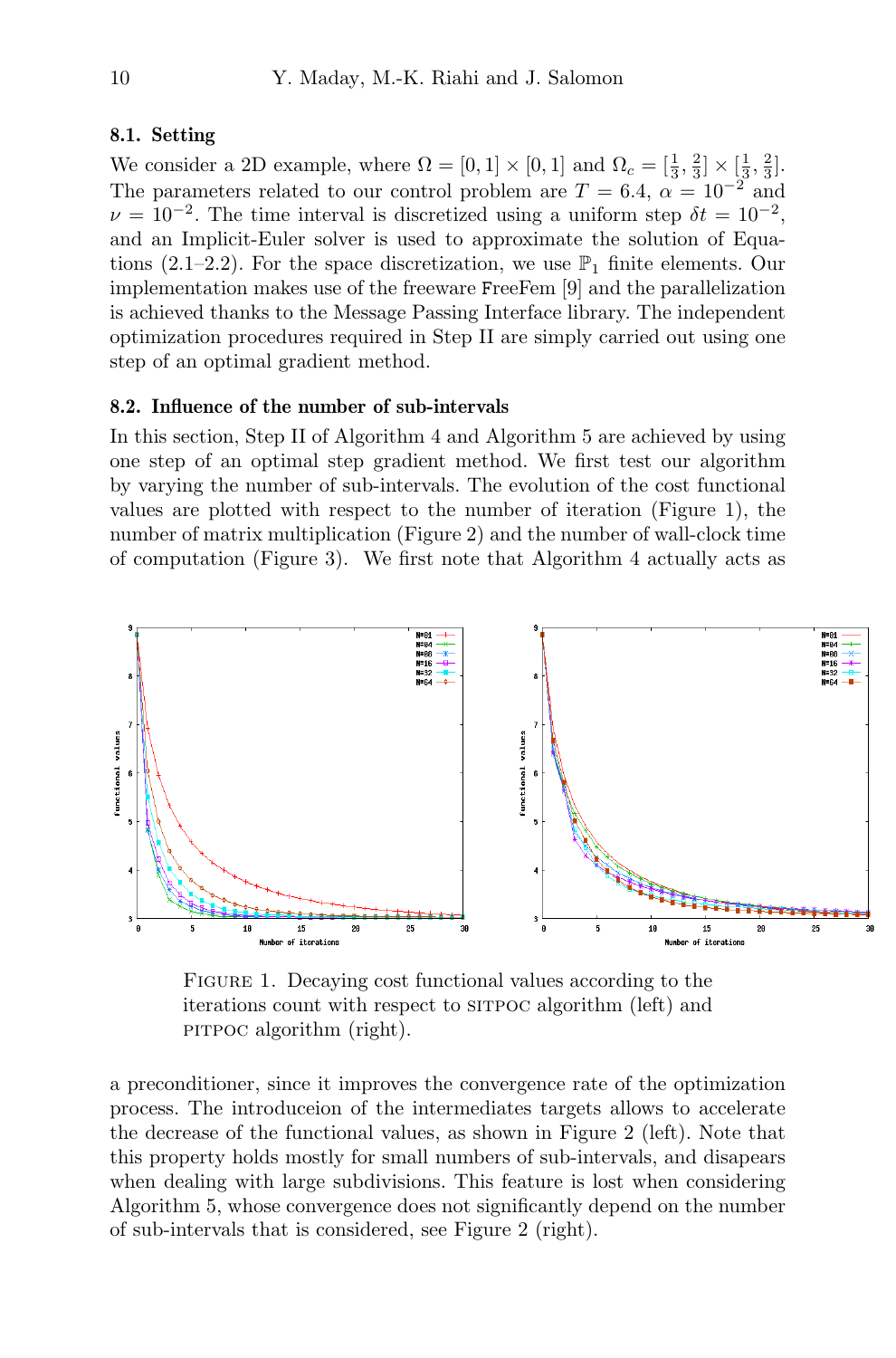

FIGURE 2. Decaying cost functional values according to the multiplication operations count with respect to sitpoc algorithm (left) and pitpoc algorithm (right).

On the contrary, Algorithm 5 achieves a good acceleration when considering the number of mutliplications involved in the computations. The corresponding results are shown in Figure 2, where the parallel operations have been counted only once. We see that Algorithm is close to the full efficiency, since the number of multiplications required to obtain a given value for the cost functional is roughly proportional to  $\frac{1}{N}$ .

We finally consider the wall-clock time required to carry out our algorithms. As the main part of the operations involved in the computation consists in matrix multiplications, the results we present in Figure 3 are close to the ones of Figure 2.

#### 8.3. Influence of the number of steps in the optimization method

We now vary the number of steps of the gradient method used in Step II of our algorithm. The results are presented in Figure 4. Subdivisions of  $N = 4$ and  $N = 16$  intervals are considered. In both cases, we see that an increase in the number of gradient steps improves the preconditionning feature of our algorithm. However, we also observe that this strategy saturates for large numbers of gradient steps which probably reveals that the sub-problems considered in Step II are practically solved after 5 sub-iterations.

More results can be found in [10].

# Appendix

For the sake of completeness, we recall here the proof of Lemma 3. Because of (4.1) and thanks to Young's inequality, one has for all  $t \in [0, T]$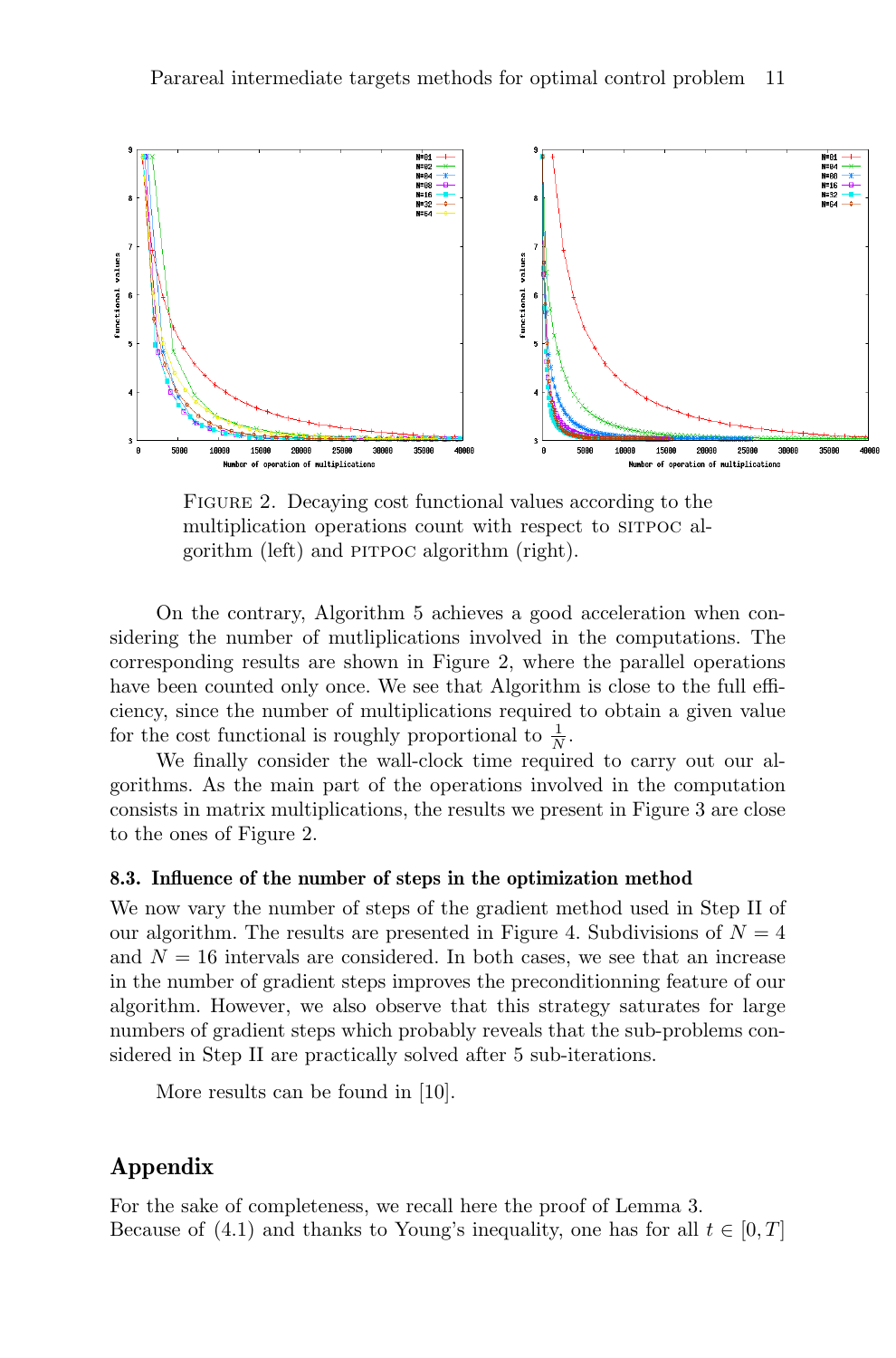

FIGURE 3. Decaying cost functional values according to elapsed real time with respect to situation algorithm (left) and PITPOC algorithm (right).



FIGURE 4. SITPOC algorithm with 4 subdivisions (left) and 16 subdivision (right): variation of the number of (lower/local)inner-iterations  $\ell_{\text{max}}$ .

and all  $\varepsilon > 0$ :

$$
\frac{1}{2}\frac{d}{dt}\|\delta y(t)\|_{\Omega}^{2} + \nu \|\nabla_{x}\delta y(t)\|_{\Omega}^{2} = \int_{\Omega} \delta y(t)\mathcal{B}\delta v(t)dt
$$
\n
$$
\leq \frac{1}{2}\left(\varepsilon \|\delta y(t)\|_{\Omega}^{2} + \frac{1}{\varepsilon} \|\mathcal{B}\delta v(t)\|_{v}^{2}\right), (8.1)
$$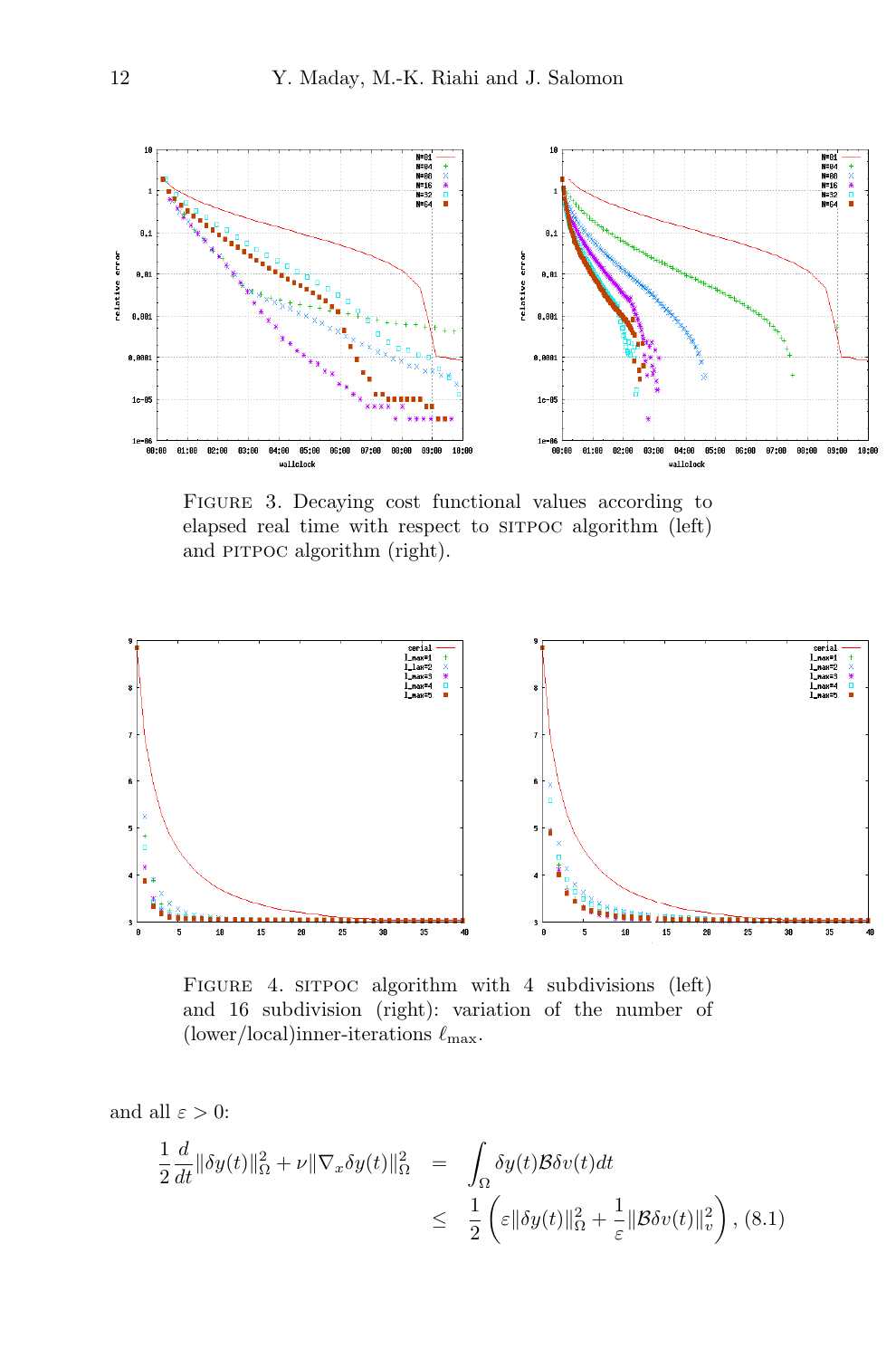where  $\nabla_x$  denotes the gradient with respect to the space variable. As  $\delta y$  is supposed to satisfies Dirichlet conditions, one can apply Poincaré's inequality to obtain:

$$
\|\delta y(t)\|_{\Omega} \le C \|\nabla_x \delta y(t)\|_{\Omega},
$$

for a given  $C > 0$ . Combining this last estimate with  $(8.1)$ , one gets:

$$
\frac{1}{2}\frac{d}{dt}\|\delta y(t)\|_{\Omega}^2 \le \left(\frac{\varepsilon}{2} - \frac{\nu}{C^2}\right) \|\delta y(t)\|_{\Omega}^2 + \frac{1}{2\varepsilon} \|\mathcal{B}\delta v(t)\|_{v}^2.
$$

Now, setting  $\varepsilon = \frac{2\nu}{C^2}$  gives:

$$
\frac{d}{dt} \|\delta y(t)\|_{\Omega}^2 \le \frac{1}{\varepsilon} \|\mathcal{B}\delta v(t)\|_{v}^2.
$$

Since  $\|\delta y(0)\|_{\Omega}^2 = 0$ , the result follows with the fact that  $\|\mathcal{B}\|_2 \leq 1$ .

## References

- [1] G. Bal and Y. Maday A parareal time discretization for non-linear PDEs with application to the pricing of an american put, Springer, Lect Notes Comput. Sci. Eng. , 189-202, 2002.
- [2] A. Bellen and M. Zennaro Parallel algorithms for initial value problems for nonlinear vector difference and differential equations, J. Comput. Appl. Math., 25, 341-350, 1989.
- [3] K. BURRAGE, Parallel and sequential methods for ordinary differential equations, Numerical Mathematics and Scientific Computation, Oxford Science Publications, The Clarendon Press, Oxford University Press, New York, 1995.
- [4] J.-L. Lions, Virtual and effective control for distributed systems and decomposition of everything, J. Anal. Math. 80, 257-297 , 2000.
- [5] J.-L. LIONS, Y. MADAY AND G TURINICI, Résolution d'EDP par un shéma pararréel, C. R. Acad. Sci. Paris, I 332, 661-668, 2001.
- [6] Y. Maday, J. Salomon and G. Turinici, Parareal in time control for quantum systems, SIAM J. Num. Anal., 45 (6), 2468-2482, 2007.
- [7] Y. Maday and G. Turinici, A parareal in time procedure for the control of partial differential equations, C. R. Math. Acad. Sci. Paris 335, 4, 387-392, 2002.
- [8] T. P. Mathew, M. Sarkis and C. E. Schaerer, Analysis of block parareal preconditioners for parabolic optimal control problems, SIAM J. Sci. Comp., 32 (3), 1180-1200, 2010.
- [9] O. Pironneau, F. Hecht and K. Ohtsuka, Free soft : FreeFem++-mpi , http://www.freefem.org.
- [10] M.-K. RIAHI, Thèse de doctorat de l'université Pierre et Marie Curie, Paris6, Submitted in december 06, 2011.

Yvon Maday

UPMC Univ Paris 06, UMR 7598, Laboratoire Jacques-Louis Lions, F-75005, Paris, France, and Division of Applied Mathematics, Brown University, Providence, RI, USA.

e-mail: maday@ann.jussieu.fr